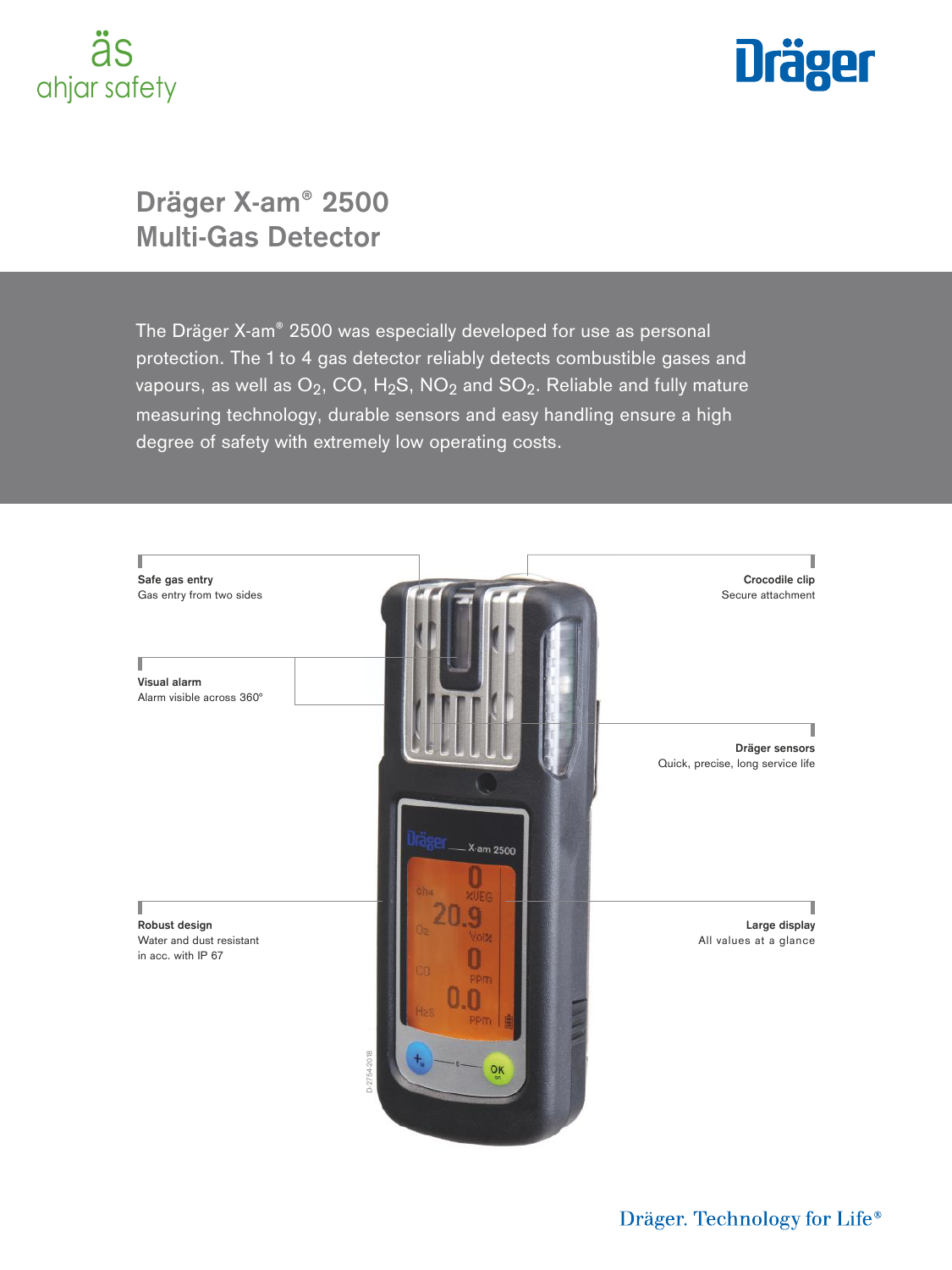### **Benefits**

### **Durable electrochemical sensors**

Fully developed, high performance Dräger sensors in an extra small format for CO,  $H_2S$ , O<sub>2</sub>, SO<sub>2</sub> and NO<sub>2</sub> gases enable safe use in industry, mining and in refineries. The impressive hydrogen sulphide sensor has a high resolution, so it can reliably measure even very low workplace limits. The non-consumptive and lead-free sensor for oxygen is characterized by an especially long service life of more than 5 years. Dräger's CO and H<sub>2</sub>S sensors also have this long service life expectation, so they contribute to especially low operating costs.

#### **Poison resistant Ex sensor**

The innovative, catalytic Ex sensor is impressive due to its high resistance to silicone and hydrogen sulphide. Together with the high degree of drift stability, this resistance enables an extraordinarily long service life of more than 4 years. Its sensitivity with regard to flammable gases and vapours is tested in accordance to measurement performance approval IEC/EN 60079-29-1 from methane to nonane. This approval also demonstrates the suitability of this instrument for primary explosion protection, e.g. for use in refineries and in the chemical industry.

#### **Maximum safety**

The Dräger X-am 2500 has Ex approval for zone 0, so it is clearly designed for very high user safety in areas subject to explosion hazard. The functional design ensures that gas can enter from above and from the front.

#### **Maintenance: fast, easy, inexpensive**

From functional test with gas to complete documentation, users have access to practical solutions that provide safety for implementation at any time. The Dräger Bump Test Station, which does not require a local power source, and the automatic Dräger X-dock testing and calibration station for comprehensive equipment management are ideal system additions that save time and effort. Together with the Dräger X-dock, the high quality Dräger sensors enable quick bump tests of 8 to 15 seconds<sup>1</sup> with very low gas consumption. This significantly reduces your equipment operating costs.

<sup>1</sup> With standard sensors:  $CH_4$ ,  $O_2$ , CO,  $H_2S$ 

#### **Diffusion or pump mode**

For clearance measurements for tanks and shafts or when searching for leaks, an optional external pump with a hose up to 45 m long is the optimum solution. The pump starts automatically when the measuring instrument is connected. The switch from diffusion to pump operation can be handled quickly and easily without tools or screws.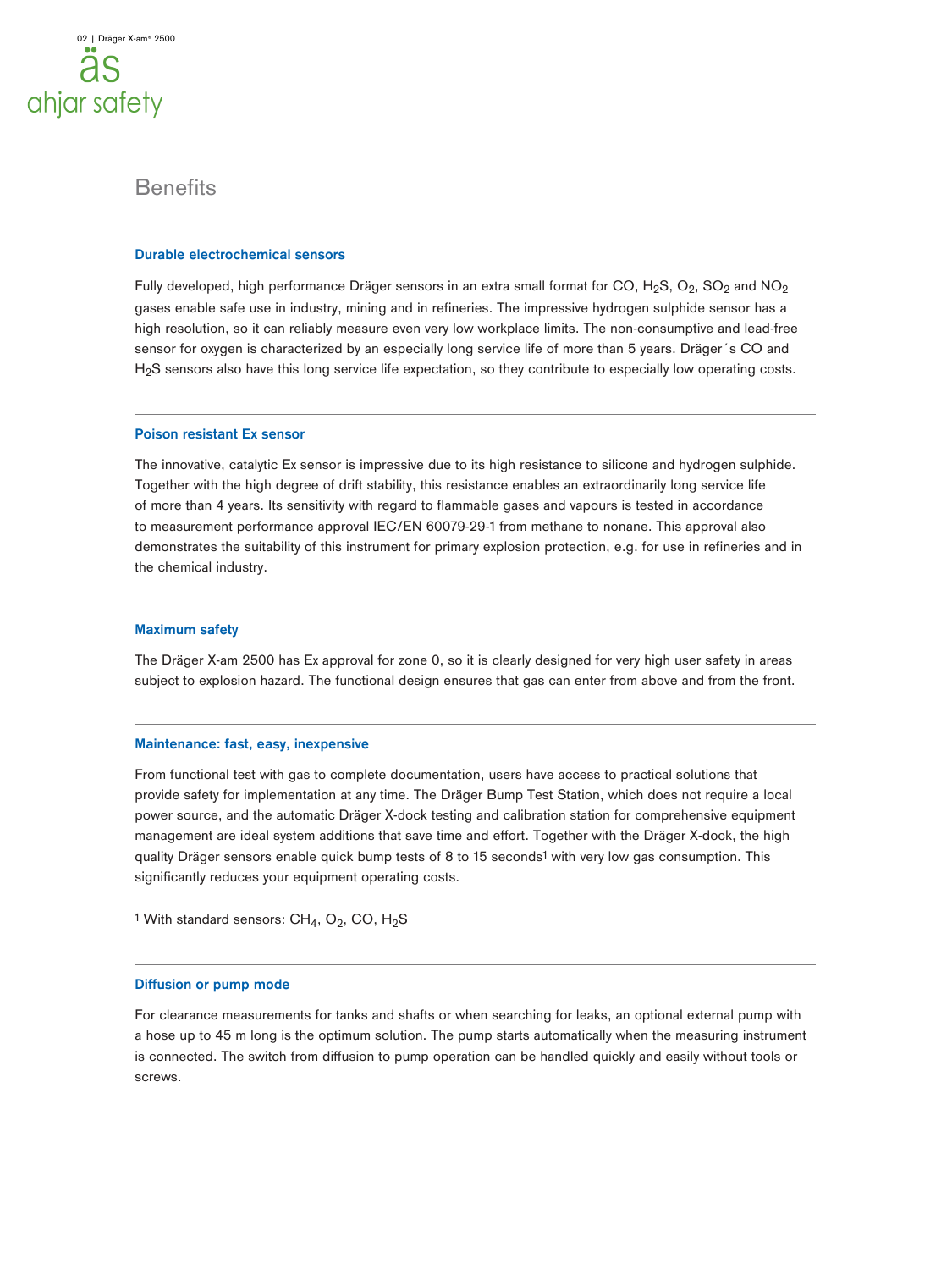

### **Benefits**

### **Ergonomic and robust**

Thanks to its low weight and ergonomic design, the Dräger X-am 2500 offers a high degree of wearing comfort. The practical two button control panel and easy menu navigation allow the instrument to be used intuitively, despite its comprehensive functionality. The integrated protective rubber coating and sensors that are not sensitive to shock provide additional safety in case of impacts or vibrations. Moreover, the Dräger X-am 2500 is not sensitive to electromagnetic radiation, e.g. from wireless devices. The Dräger X-am 2500 is water and dust resistant in accordance with protection class IP 67, so it remains fully functional even if it falls accidentally into the water.

### **Reliable power supply**

The Dräger X-am 2500 can operate with either alkaline batteries or with rechargeable NiMH batteries. This enables a reliable power supply for more than 12 hours. Depending on the requirements, the batteries can be charged either in the workshop or in a vehicle. Operating time without Ex sensor is typically more than 250 hours.

### System Components



### **Dräger X-dock® 5300/6300/6600**

The Dräger X-dock® series provides you with full control of your portable Dräger gas detection instruments. Automatic bump tests and calibrations with reduced test gas consumption and short testing times save time and money. Comprehensive documentation and evaluations provide you with a clear overview.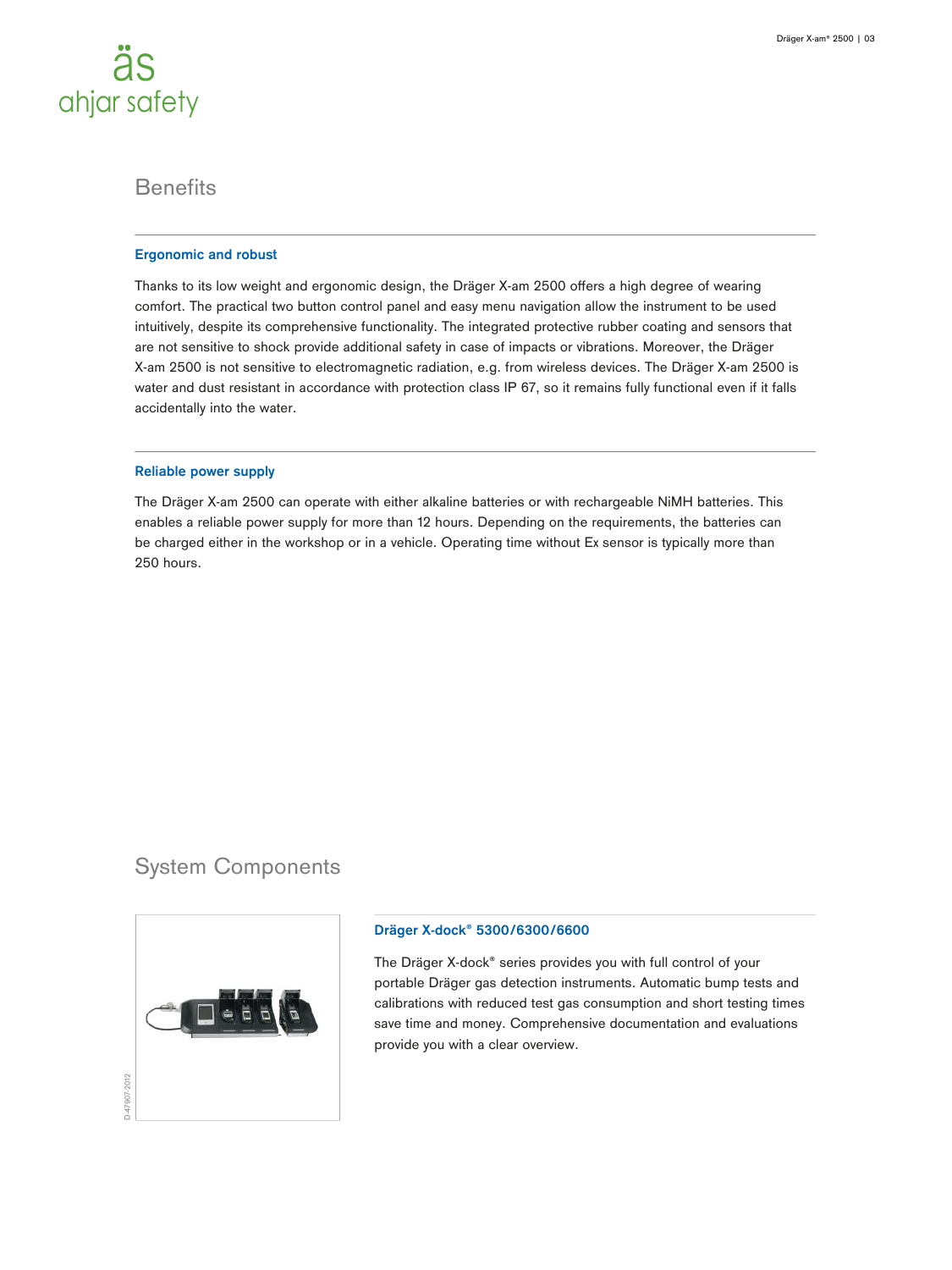

## System Components



### **Dräger Bump Test Station**

Easy to use, stand-alone and portable. With the Bump Test Station, functionality tests of gas detection and warning devices can be carried out easily and quickly.

### Accessories



### **Dräger X-am® Pump**

The Dräger X-am® Pump is an external pump for the portable gas detectors Dräger X-am® 2500, 5000, and 5600 – designed for clearance measurement, for example in tanks and shafts. The pump automatically switches on when it is connected to a running X-am® device. The change from pump mode to diffusion mode is fast and easy.



### **Power pack & Charging set**

Consisting of: NiMH power supply, charging module, single charger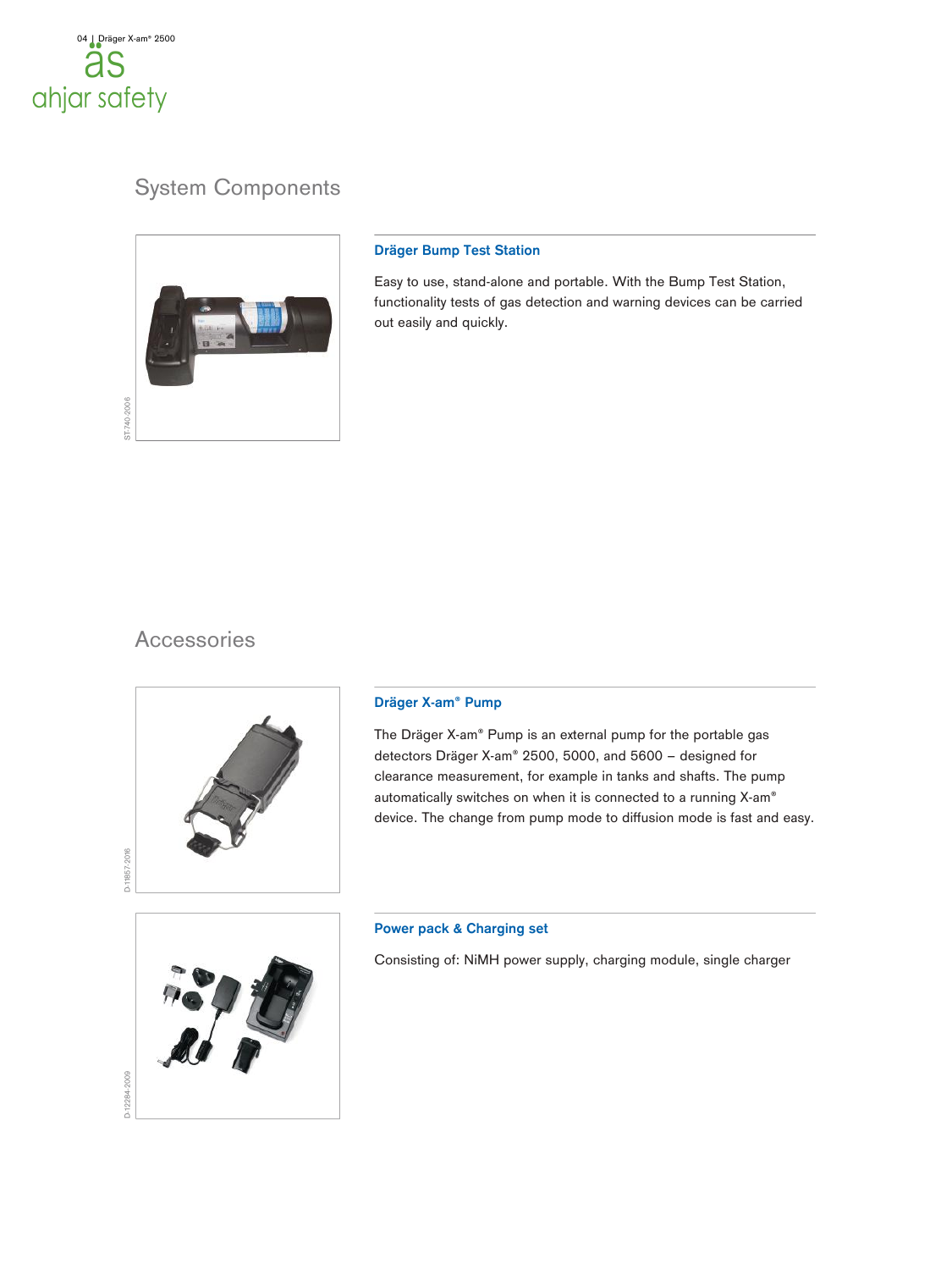## äs ahjar safety

D-30746-2015

## **Accessories**



### **Calibration Gas and Accessories**

Calibration of equipment will ensure safe operation and functionality of equipment and will also meet with the applicable regulations and codes of practice. Various calibration gas options are easily available.

### **Dräger Configuration and Evaluation Software**

Save measurement results, professionally configure gas detection instruments and viewing performance data – all that is possible with the tailor-made Dräger software.

# Related Products



### **Dräger X-am® 5000**

The Dräger X-am® 5000 belongs to a generation of gas detectors, developed especially for personal monitoring applications. This 1- to 5-gas detector reliably measures combustible gases and vapors as well as oxygen and harmful concentrations of toxic gases, organic vapors, Odorant and Amine.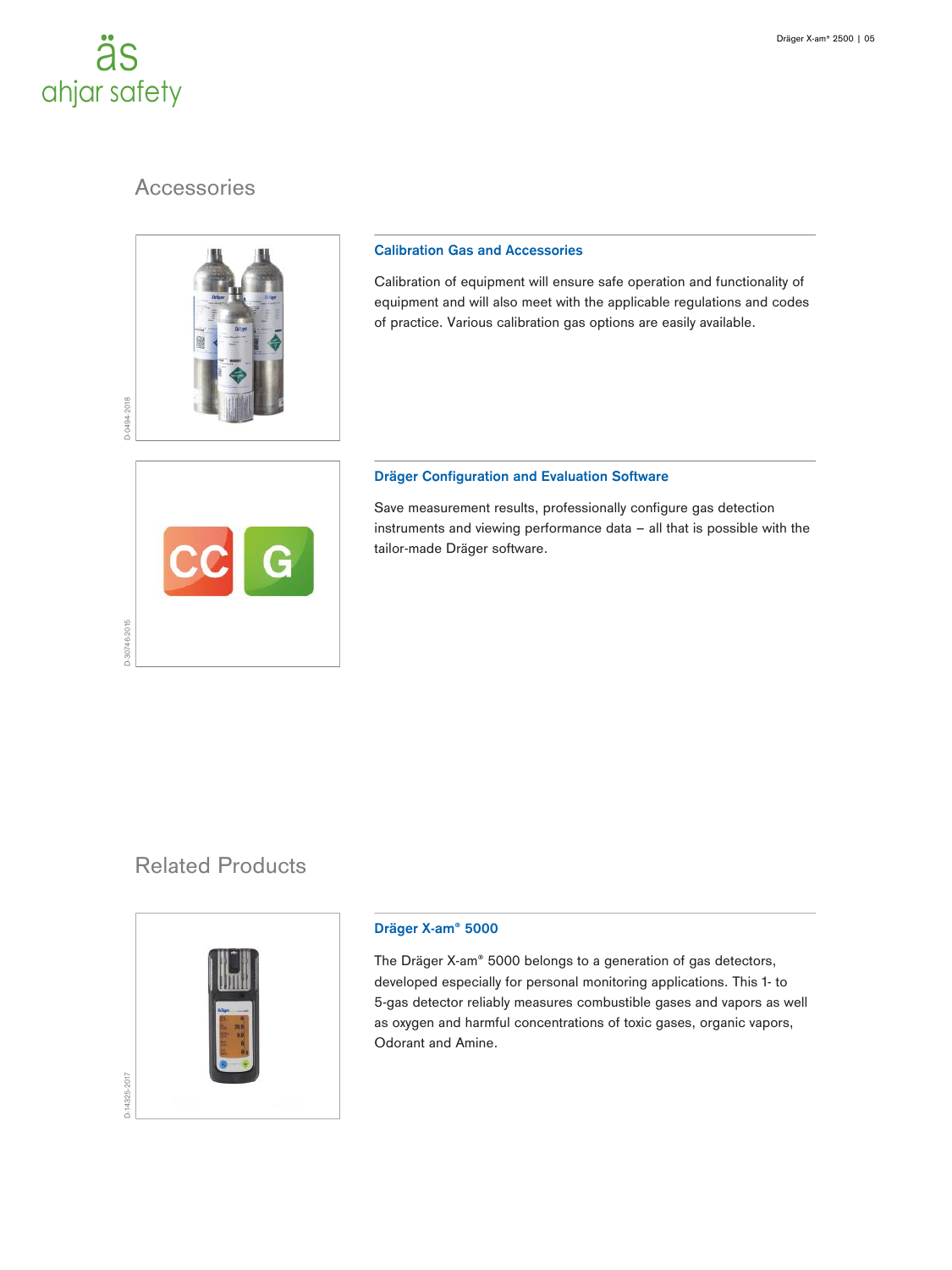## 06 | Dräger X-am® 2500 a ahjar safety

## Related Products



### **Dräger X-am® 5600**

Featuring an ergonomic design and innovative infrared sensor technology, the Dräger X-am® 5600 is one of the smallest gas detection instrument for the measurement of up to 6 gases. Ideal for personal monitoring applications, this robust and water-tight detector provides accurate, reliable measurements of explosive, combustible and toxic gases and vapors as well as oxygen.

### **Dräger X-am® 3500**

The Dräger X-am® 3500 was especially designed for clearance measurements. The 1 to 4 gas detector reliably detects flammable gases and vapours as well as  $O_2$ , CO, H<sub>2</sub>S, NO<sub>2</sub> and SO<sub>2</sub>. The innovative signalling design and extensive range of accessories ensure optimum safety and easy handling.



D-406-2018

### **Dräger X-am® 8000**

Clearance measurement was never this easy and convenient: The 1 to 7 gas detector detects toxic and flammable gases as well as vapours and oxygen all at once – either in pump or diffusion mode. Innovative signalling design and handy assistant functions ensure complete safety throughout the process.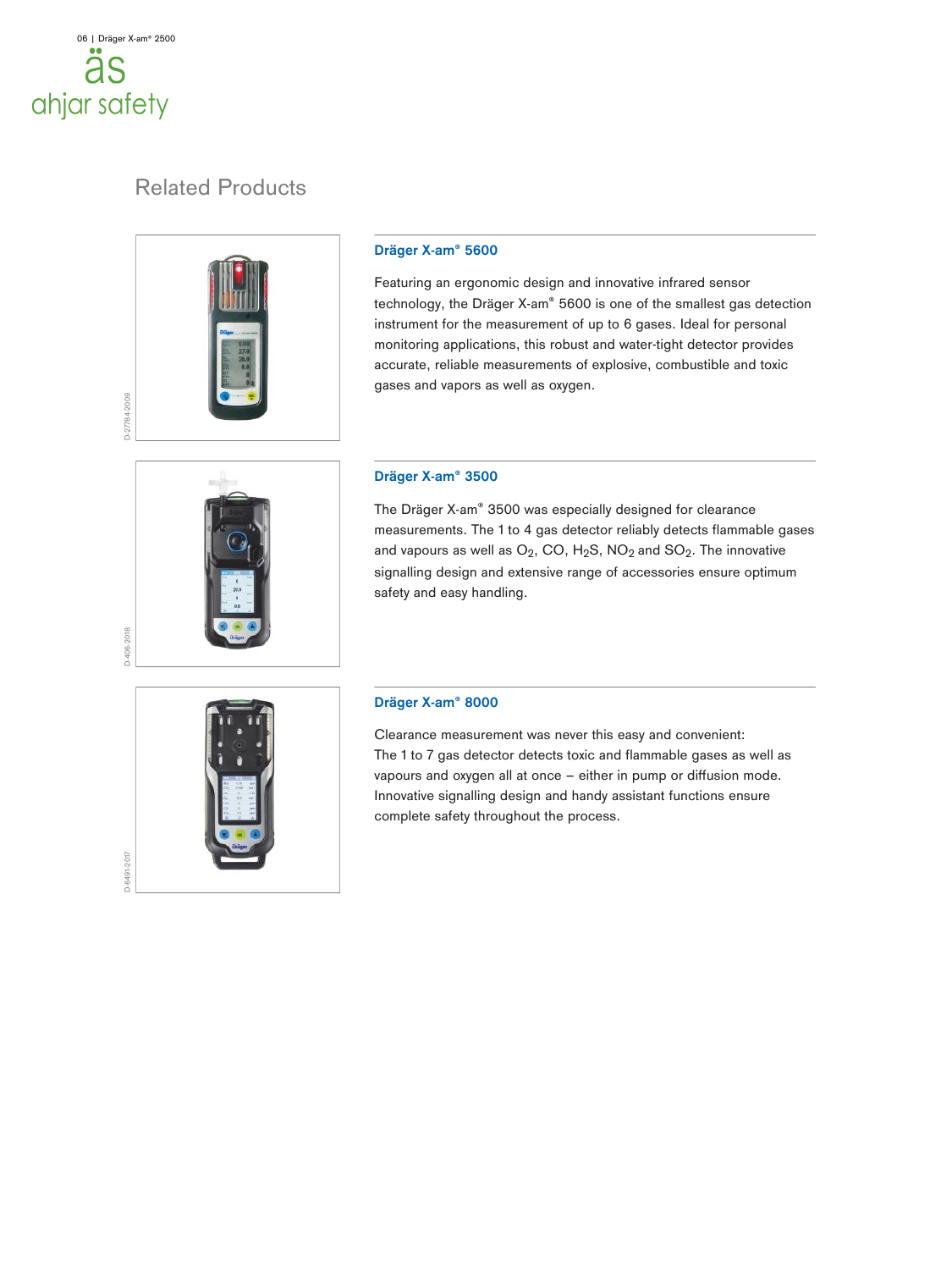

## Technical Data

| Dimensions (W x H x D) |                         | 48 x 130 x 44 mm                                                    |                       |  |  |
|------------------------|-------------------------|---------------------------------------------------------------------|-----------------------|--|--|
| Weight                 |                         | $220 - 250$ g                                                       |                       |  |  |
| Ambient conditions     | Temperature             | -20 to +50 °C (-40 to +50 °C for max. 15 minutes)                   |                       |  |  |
|                        | Pressure                | 700 to 1,300 mbar                                                   |                       |  |  |
|                        | Relative humidity       | 10 to 95 % r.h.                                                     |                       |  |  |
| Protection class       |                         | IP 67                                                               |                       |  |  |
| Alarms                 | Visual                  | $360^\circ$                                                         |                       |  |  |
|                        | Audible                 | Multi-tone > 90 dB at 30 cm                                         |                       |  |  |
|                        | Vibration               |                                                                     |                       |  |  |
| Operating times        |                         | > 12 h with alkaline and NiMH,                                      |                       |  |  |
|                        |                         | > 13 h with NiMH HC,                                                |                       |  |  |
|                        |                         | > 250 h w/o Ex sensor with alkaline batteries                       |                       |  |  |
| Charging time          |                         | < 4 h                                                               |                       |  |  |
| Datalogger             |                         | Retrievable using an infrared interface > 1,000 h with 4 gases at a |                       |  |  |
|                        |                         | recording interval of 1 value per minute                            |                       |  |  |
| Pump operation         |                         | Maximum hose length 45 m; 148 ft.                                   |                       |  |  |
| Approvals              | <b>ATEX</b>             | IM1 Ex da ja I Ma                                                   |                       |  |  |
|                        |                         | II 1G Ex da ja IIC T4/T3 Ga                                         |                       |  |  |
|                        | <b>IECEx</b>            | IECExEx da ia I Ma                                                  |                       |  |  |
|                        |                         | Ex da ja IIC T4/T3 Ga                                               |                       |  |  |
|                        | CSA (Canada & USA)      | Class I Div. 1 Group A, B, C, D, E, F, G T.-Code T4/T3              |                       |  |  |
|                        |                         | A/Ex da ja IIC T4/T3 /Ga                                            |                       |  |  |
|                        | Measurement performance | EN 50104                                                            | O <sub>2</sub>        |  |  |
|                        | certificate             | EN 45544-1, EN 45544-2                                              | CO & H <sub>2</sub> S |  |  |
|                        |                         | EN 60079-29-1                                                       | Methane to nonane, H2 |  |  |
|                        | CE mark                 | Electromagnetic Compatibility (Directive 2014/30/EU)                |                       |  |  |
|                        |                         | ATEX (Directive 94/9/EC)                                            |                       |  |  |
|                        | <b>MED</b>              | Marine Equipment Directive (Directive 2014/90/EU)                   |                       |  |  |
|                        | EAC                     | PO Ex da ia I Ma X<br>0Ex da ia IIC T4/T3 Ga X                      |                       |  |  |
|                        |                         |                                                                     |                       |  |  |

## Ordering Information

| Dräger X-am® 2500                                                                 | Order no. |
|-----------------------------------------------------------------------------------|-----------|
| Dräger X-am® 2500                                                                 |           |
| Available in various versions. Cannot be modified later with other                |           |
| sensors. Includes calibration certificate. No power supply                        |           |
| included.                                                                         |           |
| Dräger X-am® 2500 EX 1, 2                                                         | 83 23 910 |
| Dräger X-am <sup>®</sup> 2500 Ex, O <sub>2</sub> <sup>1, 2</sup>                  | 83 23 912 |
| Dräger X-am® 2500 Ex, O <sub>2</sub> , H <sub>2</sub> S LC <sup>1, 2</sup>        | 83 23 914 |
| Dräger X-am® 2500 Ex, O <sub>2</sub> , CO LC 1, 2                                 | 83 23 916 |
| Dräger X-am® 2500 Ex, O <sub>2</sub> , H <sub>2</sub> S-LC, CO LC <sup>1, 2</sup> | 83 23 918 |
| Dräger X-am® 2500 (83 23 918) incl. power and charging kit                        | 83 23 919 |
| (8318785)                                                                         |           |
| Dräger X-am® 2500 Flex 1                                                          | 83 23 900 |
| Choice of up to four sensors (1 slot for CatEx and 3 slots for                    |           |
| XXS sensors). Can be modified later with other sensors.                           |           |
| Includes calibration certificate. Power supply as an option.                      |           |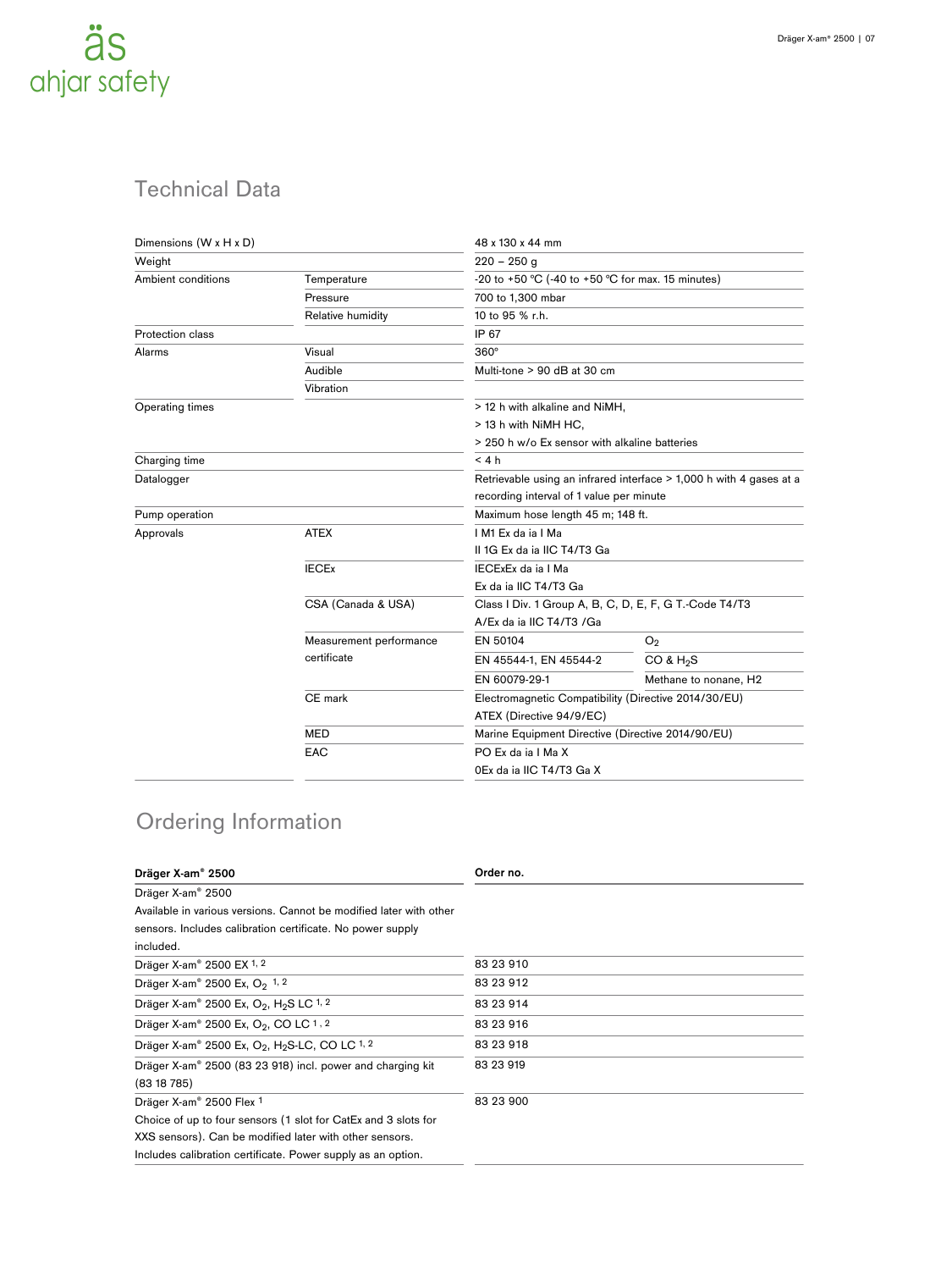## Ordering Information

| <b>DrägerSensors</b>                                                                                                  | <b>Measuring range</b>                                                                                    | Resolution |           | <b>Expected service life</b> | Order no. |
|-----------------------------------------------------------------------------------------------------------------------|-----------------------------------------------------------------------------------------------------------|------------|-----------|------------------------------|-----------|
| CatEx 125 PR 1, 2                                                                                                     | $0 - 100$ % LEL                                                                                           | 1 % LEL    |           | > 4 years                    | 68 12 950 |
|                                                                                                                       | $0 - 5$ Vol.-% CH <sub>4</sub>                                                                            | 0.1 Vol.%  |           |                              |           |
| CatEx 125 PR Gas <sup>2</sup>                                                                                         | 0 - 100 % LEL                                                                                             | 1 % LEL    |           | > 3 years                    | 68 13 080 |
| DrägerSensor XXS O <sub>2</sub> 1                                                                                     | 0 - 25 Vol.-%                                                                                             | 0.1 Vol.-% |           | > 5 years                    | 68 10 881 |
| DrägerSensor CO LC 1                                                                                                  | $0 - 2,000$ ppm                                                                                           | 1 ppm      |           | > 5 years                    | 68 13 210 |
| DrägerSensor XXS H <sub>2</sub> S                                                                                     | $0 - 100$ ppm                                                                                             | $0.1$ ppm  |           | > 5 years                    | 68 11 525 |
| LC 1                                                                                                                  |                                                                                                           |            |           |                              |           |
| DrägerSensor NO <sub>2</sub>                                                                                          | $0 - 50$ ppm                                                                                              | $0.1$ ppm  |           | > 3 years                    | 68 10 884 |
| DrägerSensor SO <sub>2</sub>                                                                                          | $0 - 100$ ppm                                                                                             | $0.1$ ppm  |           | > 3 years                    | 68 10 885 |
|                                                                                                                       | <sup>1</sup> Dräger provides a 3 year manufacturer's warranty on the Dräger X-am® 2500 and these sensors. |            |           |                              |           |
|                                                                                                                       | <sup>2</sup> Special calibration for Ex sensors are available (standard setting: Methane).                |            |           |                              |           |
| Power supply units                                                                                                    |                                                                                                           |            |           |                              |           |
|                                                                                                                       | NiMH power pack T4 with charging module and PSU (complete                                                 |            | 83 18 785 |                              |           |
| set)                                                                                                                  |                                                                                                           |            |           |                              |           |
| NiMH power pack T4                                                                                                    |                                                                                                           |            | 83 18 704 |                              |           |
| Alkaline power pack (w/o batteries)                                                                                   |                                                                                                           |            | 83 22 237 |                              |           |
|                                                                                                                       | Alkaline batteries T3 (2 pcs.) for power pack 83 22 237                                                   |            | 83 22 239 |                              |           |
| Alkaline battery T4 (2 pcs.)                                                                                          |                                                                                                           |            | 83 22 240 |                              |           |
|                                                                                                                       | Charging adapter (for charging a rechargeable battery without                                             |            | 83 26 101 |                              |           |
| X-am <sup>®</sup> device)                                                                                             |                                                                                                           |            |           |                              |           |
| <b>Charging accessories</b>                                                                                           |                                                                                                           |            |           |                              |           |
| Charging module                                                                                                       |                                                                                                           |            | 83 18 639 |                              |           |
| Charging kit consisting of a charging module and a single charger<br>(worldwide)                                      |                                                                                                           |            | 83 20 333 |                              |           |
|                                                                                                                       | Power plug 100-240 VAC; 6.25 A, forcharging up to 20 devices                                              |            | 83 21 850 |                              |           |
|                                                                                                                       | Adapter for power plug 83 25 736 is needed in addition.                                                   |            |           |                              |           |
|                                                                                                                       | Single charger (worldwide) for multiple charging modules                                                  |            | 83 16 994 |                              |           |
| (max. 5)                                                                                                              |                                                                                                           |            |           |                              |           |
| Vehicle charging cable 12 V / 24 V for charging module                                                                |                                                                                                           | 45 30 057  |           |                              |           |
|                                                                                                                       | Vehicle mounting kit for a Dräger X-am® 1/2/5x00 charging                                                 |            | 83 18 779 |                              |           |
| module                                                                                                                |                                                                                                           |            |           |                              |           |
| <b>Pump accessories</b>                                                                                               |                                                                                                           |            |           |                              |           |
| Dräger X-am® Pump (external pump)                                                                                     |                                                                                                           | 83 27 100  |           |                              |           |
| Manual pump adapter                                                                                                   |                                                                                                           | 83 19 195  |           |                              |           |
| Confined Space Entry Kit with external pump and 5 m FKM hose                                                          |                                                                                                           | 83 27 117  |           |                              |           |
| Empty case with room for X-am® 1/2/5x00, charging accessories,                                                        |                                                                                                           | 83 27 112  |           |                              |           |
| probe, gas cylinder, pump, 3 m hose, etc.                                                                             |                                                                                                           |            |           |                              |           |
| <b>Calibration accessories</b>                                                                                        |                                                                                                           |            |           |                              |           |
| Calibration cradle for Dräger X-am® 1/2/5x00                                                                          |                                                                                                           | 83 18 752  |           |                              |           |
| Dräger X-dock® 5300 for Dräger X-am® 1/2/5x00                                                                         |                                                                                                           | 83 21 880  |           |                              |           |
| Other versions of Dräger X-dock®                                                                                      |                                                                                                           | on request |           |                              |           |
| Dräger Bump Test Station for Dräger X-am® 1/2/5x00                                                                    |                                                                                                           | 83 19 131  |           |                              |           |
| (w/o gas cylinder)                                                                                                    |                                                                                                           |            |           |                              |           |
| Dräger Bump Test Station for Dräger X-am® 1/2/5x00, incl. gas<br>cylinder 58L (gas and concentration can be selected) |                                                                                                           | 83 19 130  |           |                              |           |
|                                                                                                                       | Nonane tester for Dräger X-am® 1/2/5x00                                                                   |            | 83 20 080 |                              |           |
|                                                                                                                       |                                                                                                           |            |           |                              |           |